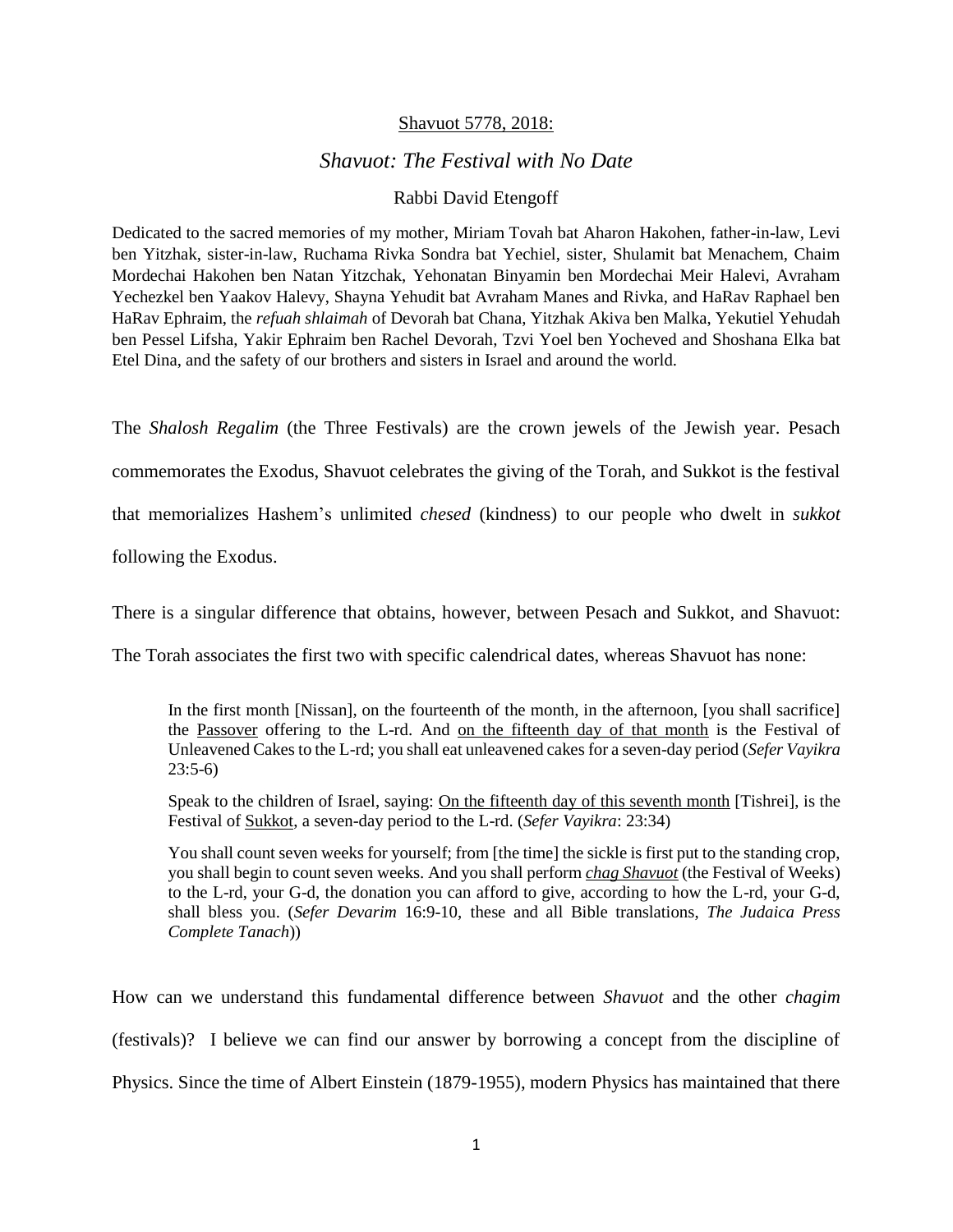are four dimensions: length, depth, height and time. Pesach and Sukkot are squarely anchored in each of these dimensions, since they deal with different aspects of our people's physical salvation (*hatzalat gufani*) in the face of what appeared to be impossible odds. Moreover, the redemption that unfolded during these days was brought about through objects of nature, such as blood, frogs, lice and wild animals etc. (the Ten Plagues), and the sukkot themselves. The *chagim* of Pesach and Sukkot, therefore, were given their calendrical dates, i.e. clearly designated times, to indicate that the entire process of redemption took place within the physical universe, and within Physics' four dimensions.

Shavuot, however is inherently dissimilar to Pesach and Sukkot in one fundamental sense, namely, it represents spiritual salvation (*hatzalat ruchani*); for on this day our forebears encountered the Almighty on a lonely mountain in the wasteland of the Sinai Desert, accepted His holy Torah and forged an eternal relationship. As this was a purely miraculous spiritual event, it was outside of Physics' four dimensions – including time itself. The Torah, therefore, did not assign Shavuot a fixed date, precisely to indicate that it was beyond time, and consequently, unique. When we celebrate the festival of Shavuot, therefore, we are confirming our spiritual connection to *Hakadosh Baruch Hu* (the Holy One blessed be He), His holy Torah, and the future of the Jewish people.

May this Shavuot be a joyous *chag* wherein we strengthen our connection to Hashem, and reexperience the spiritual heights of *Mattan Torah* (the Giving of the Torah) once again. *V'chane yihi ratzon*.

## Shabbat Shalom